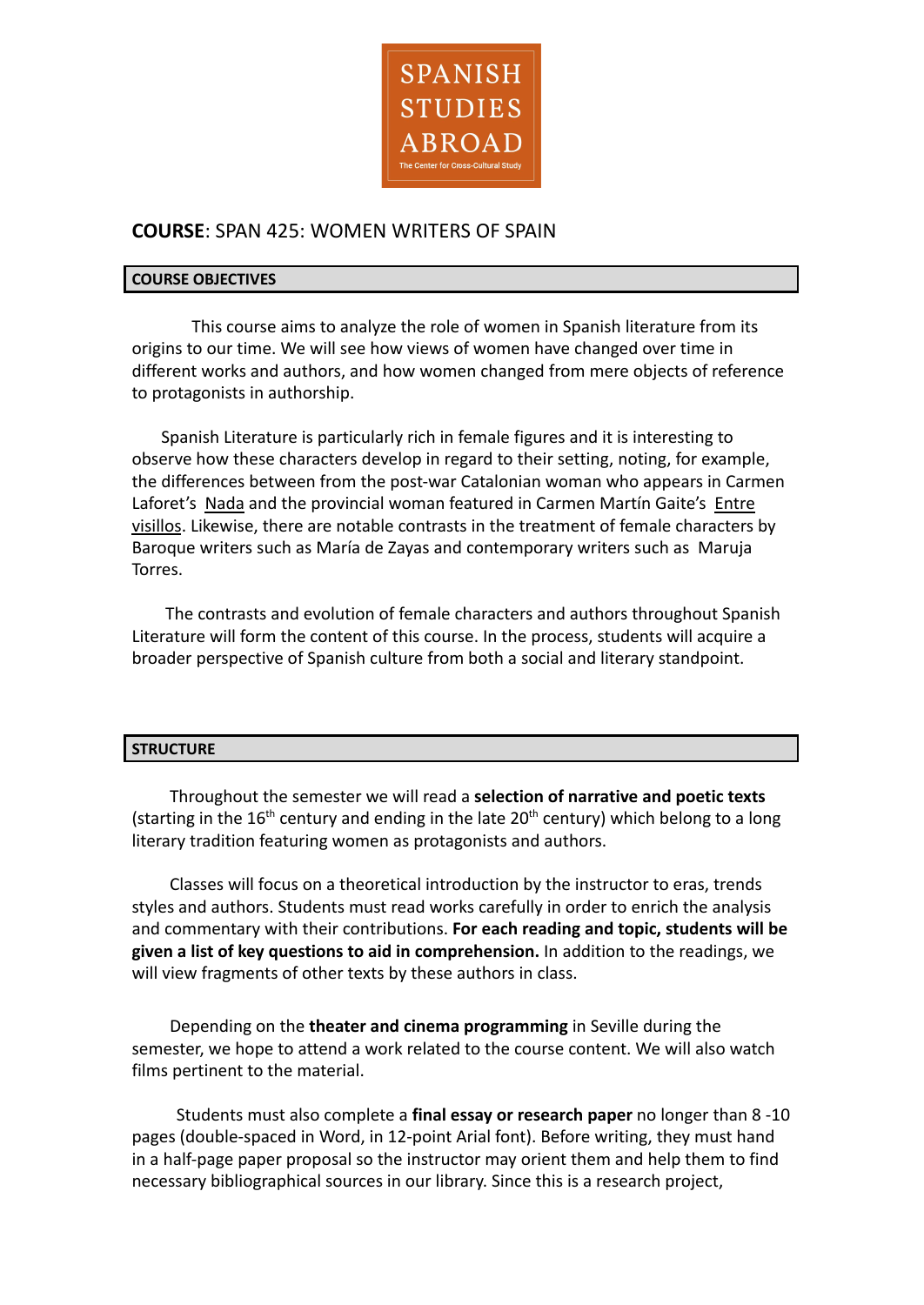students must consult the library and use complementary sources. Not handing the paper in by the date specified in this syllabus will result in a 5-10 point grade reduction. In cases of plagiarism, papers will receive a 0. For this paper, students must follow MLA format (they will receive a copy of this format in the orientation).

In addition to this task, they will complete an **oral presentation** on writers or texts from different eras. This individual presentation will last no longer than 10 minutes. Students will choose a topic from the list provided in order to develop it and present it to the class. They may use Powerpoint and other resources they deem appropriate, working under the supervision of the instructors and with the aid of the Writing Center.

There will also be a **midterm exam** halfway through the course calendar and a **final exam** its conclusion**.**

# **BIBLIOGRAPHY**

- Blanco Aguinaga, Carlos. Historia social de la Literatura Española. Madrid: Castalia, 1984.
- Balló, Tánia. Las Sinsombrero. Sin ellas, la historia no está completa. Barcelona: Espasa, 2016.
- Ciplijauskaité, Biruté. La novela femenina contemporánea (1970-1985). Barcelona: Antrophos, 1988.
- De Nora, Eugenio. La novela española contemporánea (1939-67). Madrid: Gredos, 1982.
- Etxebarría, Lucía. Eva futura/ la letra futura. Barcelona: Destino, 2000.
- Freixas, Laura. Literatura y mujeres. Barcelona: Destino, 2000.
- Martín Gaite, Carmen. Desde la ventana. Madrid: Espasa Calpe, 1993.
- Perez, Janet W. Novelistas femeninas de la posguerra española. Madrid: Porrúa, 1983.
- Rico, Francisco. Historia y crítica de la la Literatura Española. Barcelona: Crítica, 1992.
- Sanz Villanueva, Santos. Historia de la Literatura Española. Literatura actual. Barcelona: Ariel, 1984.
- Zavala, Iris, M. (coord.). Breve historia feminista de la literatura española (en lengua castellana). Barcelona: Anthropos, 1998.

### **TEXTBOOK**

- Laforet, Carmen. Nada. Barcelona: Destino, 1988.
- Selection of texts (poetry and prose) by authors from different eras.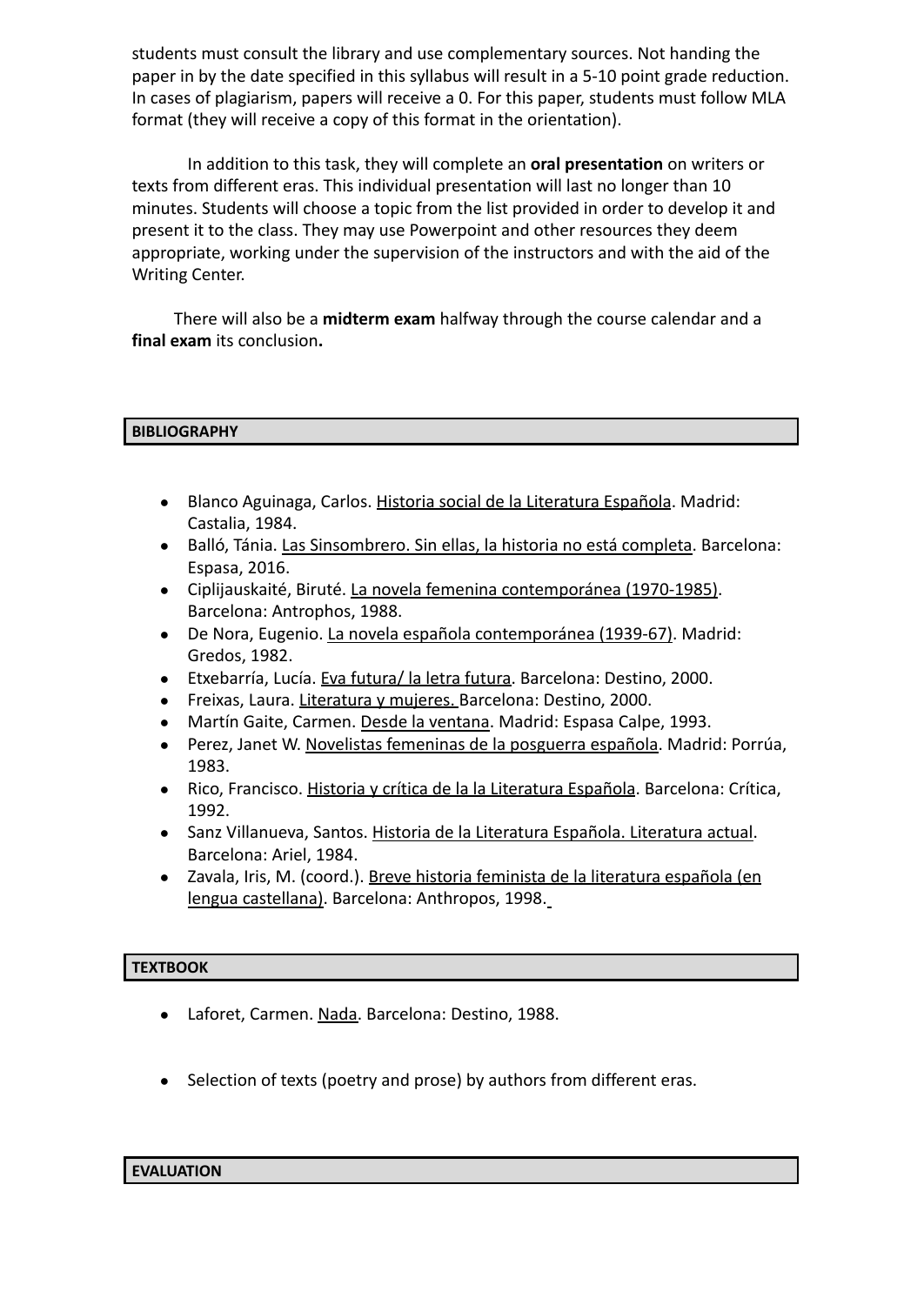Students will be evaluated on their participation, as well as their contributions and willingness to enhance the class's functioning.

| Participation            | 25%     |
|--------------------------|---------|
| Mid-term exam            | 20<br>℅ |
| <b>Research paper</b>    | 20<br>% |
| <b>Oral presentation</b> | 10<br>℅ |
| <b>Final exam</b>        | 25%     |

Attendance is mandatory and **any unexcused absence implies a 5-point reduction to the participation grade.** Classes require active participation by students, and their contributions are essential. Participation means spontaneously making contributions and comments in regard to the texts we have read and analyzed beforehand and showing a critical approach to them.

# **1. TOPICS COVERED**

# **I. Women in Spanish Literature from the Middle Ages to the Baroque.**

- 1. Introduction to the woman in Spanish Literature from the Middle Ages to the Baroque.
- 2. Women in the Renaissance: Santa Teresa de Jesús.
- 3. Women in the Baroque: María de Zayas.

### **II. Women in 19th century literature: from Romanticism to Naturalism.**

- 1. The emerging consciousness of the female author. Women in the  $19<sup>th</sup>$ century.
- 2. Rosalía de Castro's poetry and her reflections on women. The composition of the Carta a Eduarda*.*
- 3. Emilia Pardo Bazán: Short stories.

# **III. Women and literature in the 20th century. Spanish literature since 1939. Proliferation of female authors in the literary landscape.**

- 1. Women in the Generation of '27: Las Sinsombrero
- 2. The postwar novel: Carmen Laforet and Carmen Martín Gaite.
- 3. The world through a child's eyes in the stories of Ana María Matute.
- 4. The Spanish novel after the dictatorship: Rosa Montero, Adelaida García Morales and Almudena Grandes.
- 5. Journalism by women in recent years: Maruja Torres.

### **1. SPECIFIC PLANS**

**Topic/ Activity Planned**